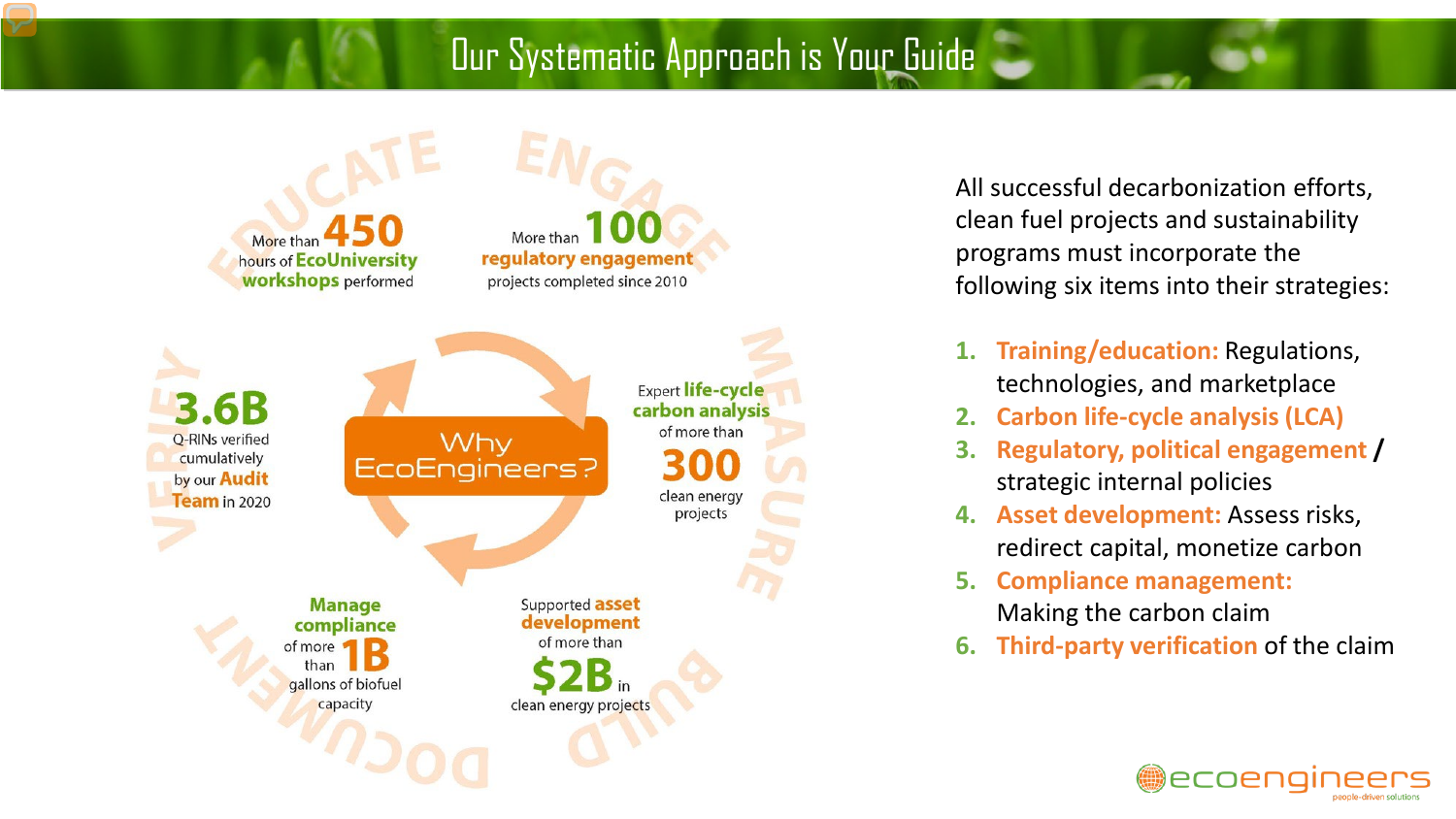

## The Way to Net-Zero Ethanol

#### **In a world demanding net-zero, the way forward for ethanol is to take advantage of its carbon sinks**

- **1. Sustainable agriculture**
- **2. Soil carbon sequestration**
- 3. Carbon capture and sequestration
- 4. Solar, wind, and biomass based heat and electricity
- 5. Kernel fiber

**<https://tinyurl.com/nzethanol>**

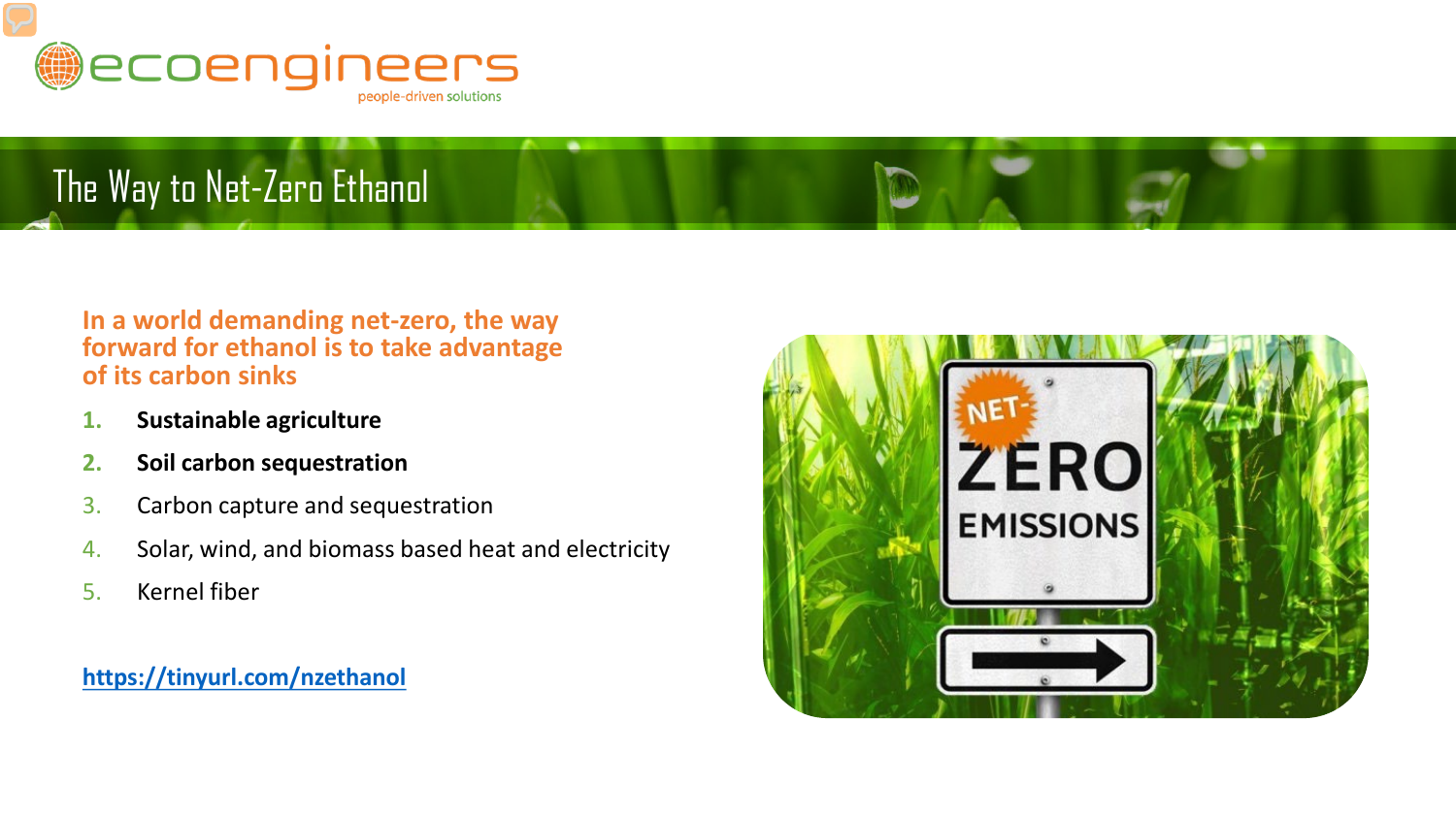### Volume-Weighted Sales into California

#### 2020 Volume-weighted Average Carbon Intensity by Fuel Type for Liquid Fuels

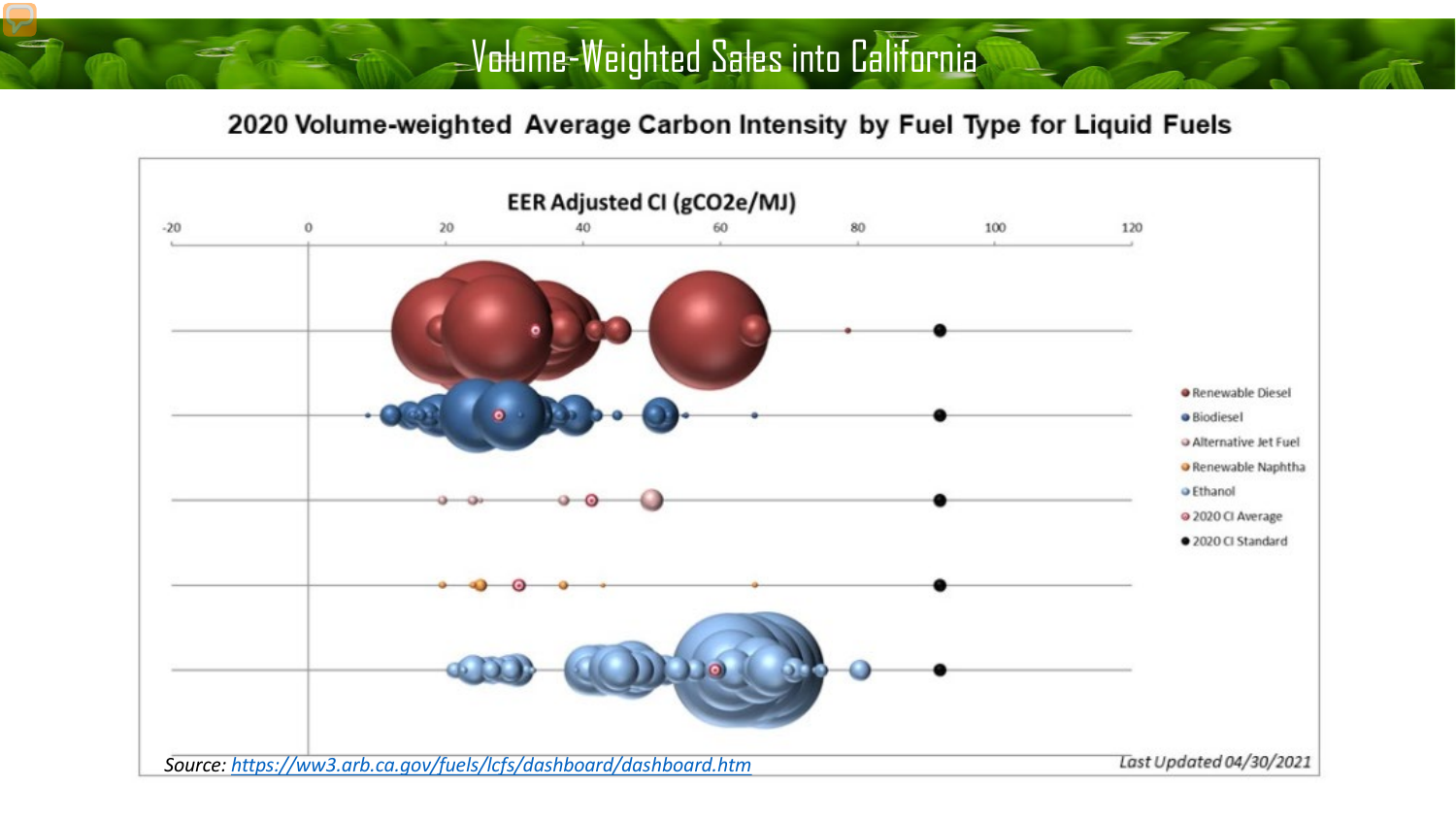

## Pathways to Net-Zero Ethanol

| <b>Market Readiness</b>    | <b>Low-Cl Inputs</b>         | <b>Sustainable</b><br><b>Management</b><br><b>Practices by Corn</b><br><b>Growers</b> | <b>Renewable Process</b><br><b>Energy</b>                                               | <b>Carbon Capture and</b><br><b>Storage by Ethanol</b><br><b>Producers</b>                          |
|----------------------------|------------------------------|---------------------------------------------------------------------------------------|-----------------------------------------------------------------------------------------|-----------------------------------------------------------------------------------------------------|
| <b>Currently Available</b> | Corn starch, kernel<br>fiber | No till, cover crops,<br>soil carbon<br>sequestration                                 | Biomass, RNG, wind,<br>solar, CHP including<br>both electric and<br>process heat demand | Carbon capture and<br>sequestration,<br>enhanced oil recovery<br>including pipeline,<br>truck, rail |
| Emerging                   |                              | <b>Biochar, low-Cl</b><br>fertilizer                                                  | Pyrolysis, $H_2$                                                                        |                                                                                                     |

D

.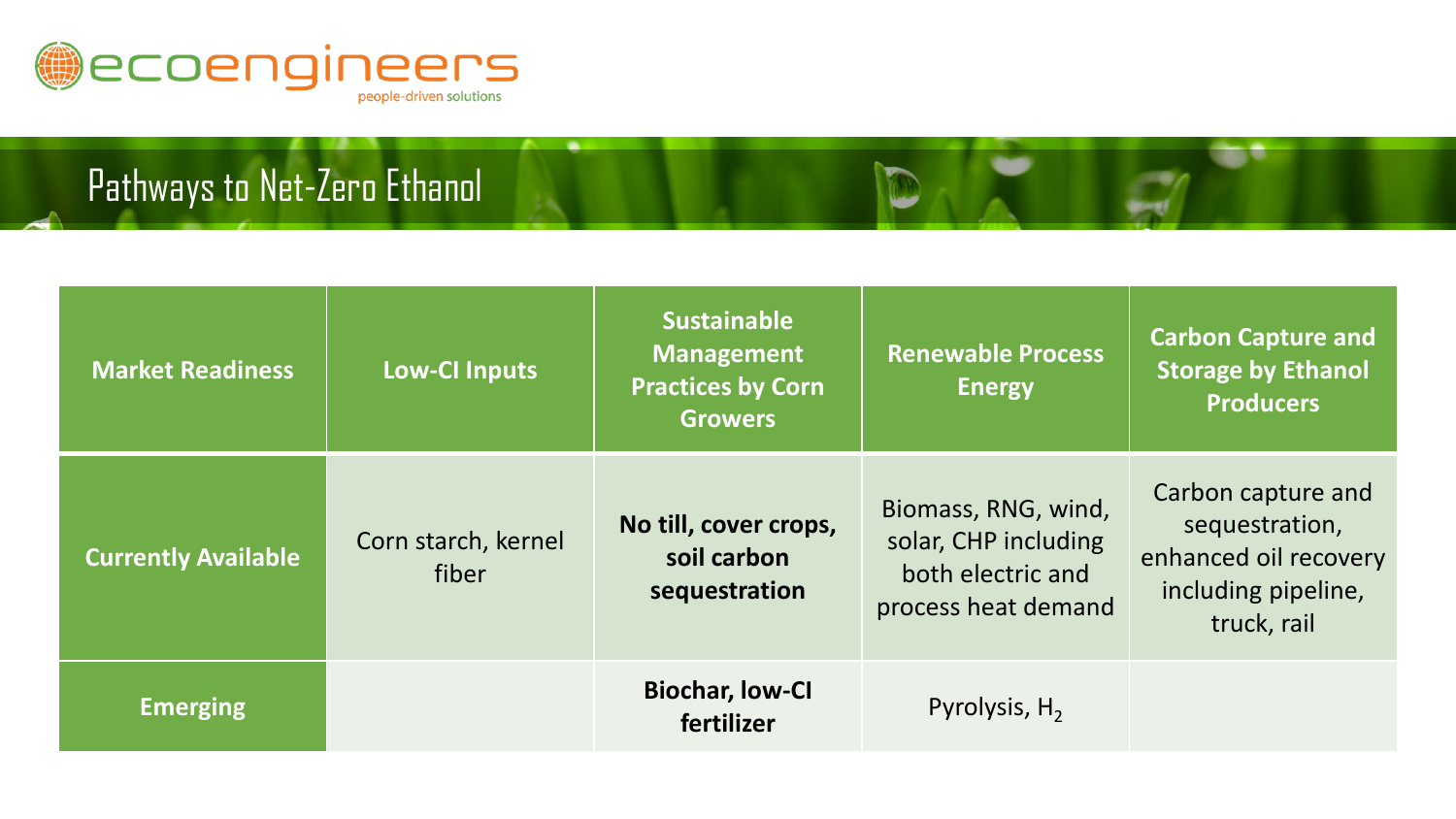### **U.S. Midwest Average**



- Corn Farming Energy
- Corn Transportation
- **N** Fertilizer Mfg. & Trans.
- N2O from Fert. & Biomass N
- Phosphate Fert. Mfg. & Trans.
- Potash Fertilizer Mfg. & Trans.
- Herbicide Mfg. & Trans.
- Insecticide Mfg. & Trans.
- Soil Carbon Sequestration



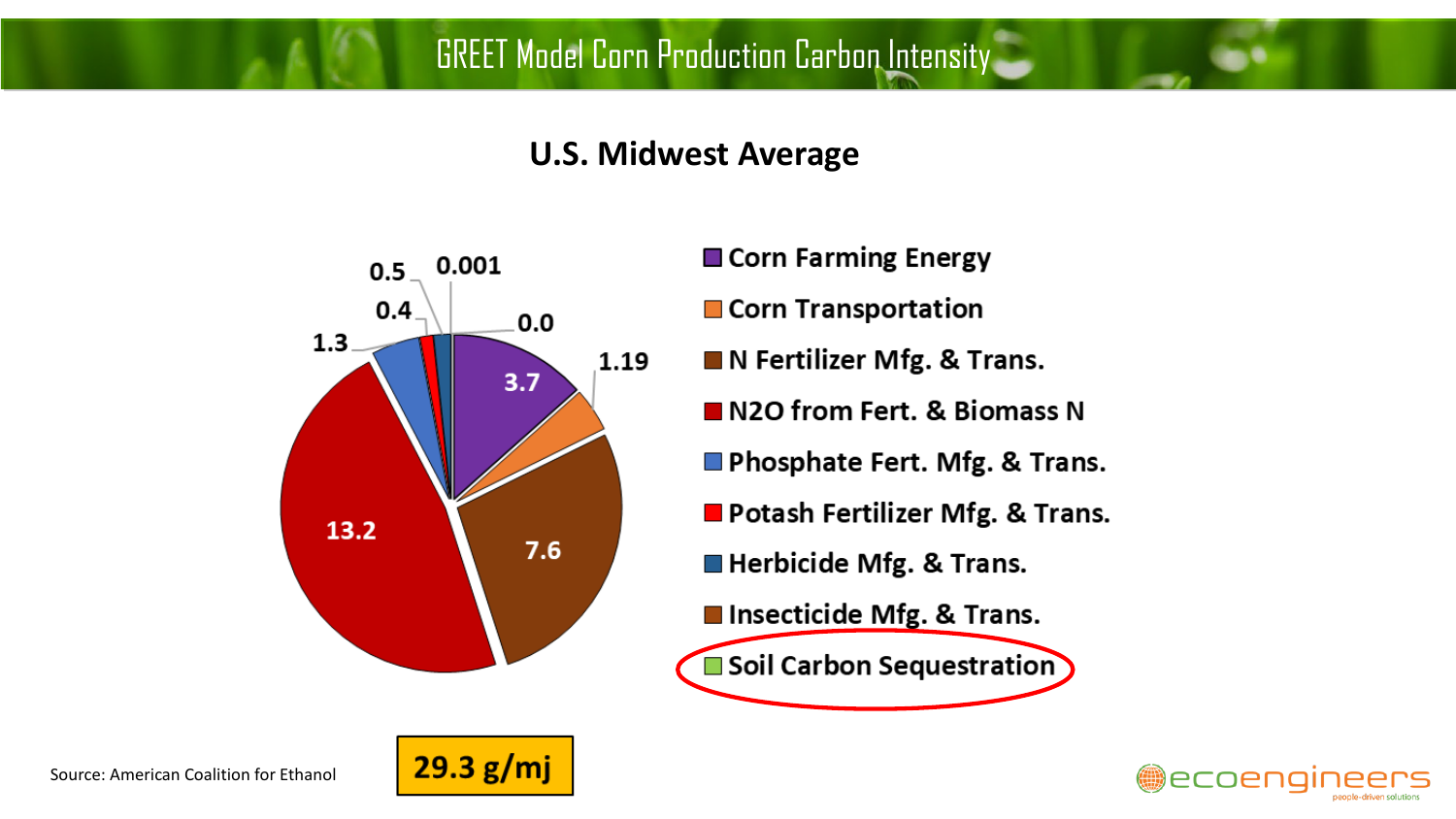U.S. DOE GREET Model Corn Production Carbon Intensity

### **Lake County, South Dakota Average**

(with optimized low-carbon corn production practices)



#### **■ Corn Farming Energy**

- **Corn Transportation**
- IN Fertilizer Mfg. & Trans.
- N2O from Fert. & Biomass N
- **Phosphate Fert. Mfg. & Trans.**
- Potash Fertilizer Mfg. & Trans.
- **Herbicide Mfg. & Trans.**
- Insecticide Mfg. & Trans.
- **■** Soil Carbon Sequestration

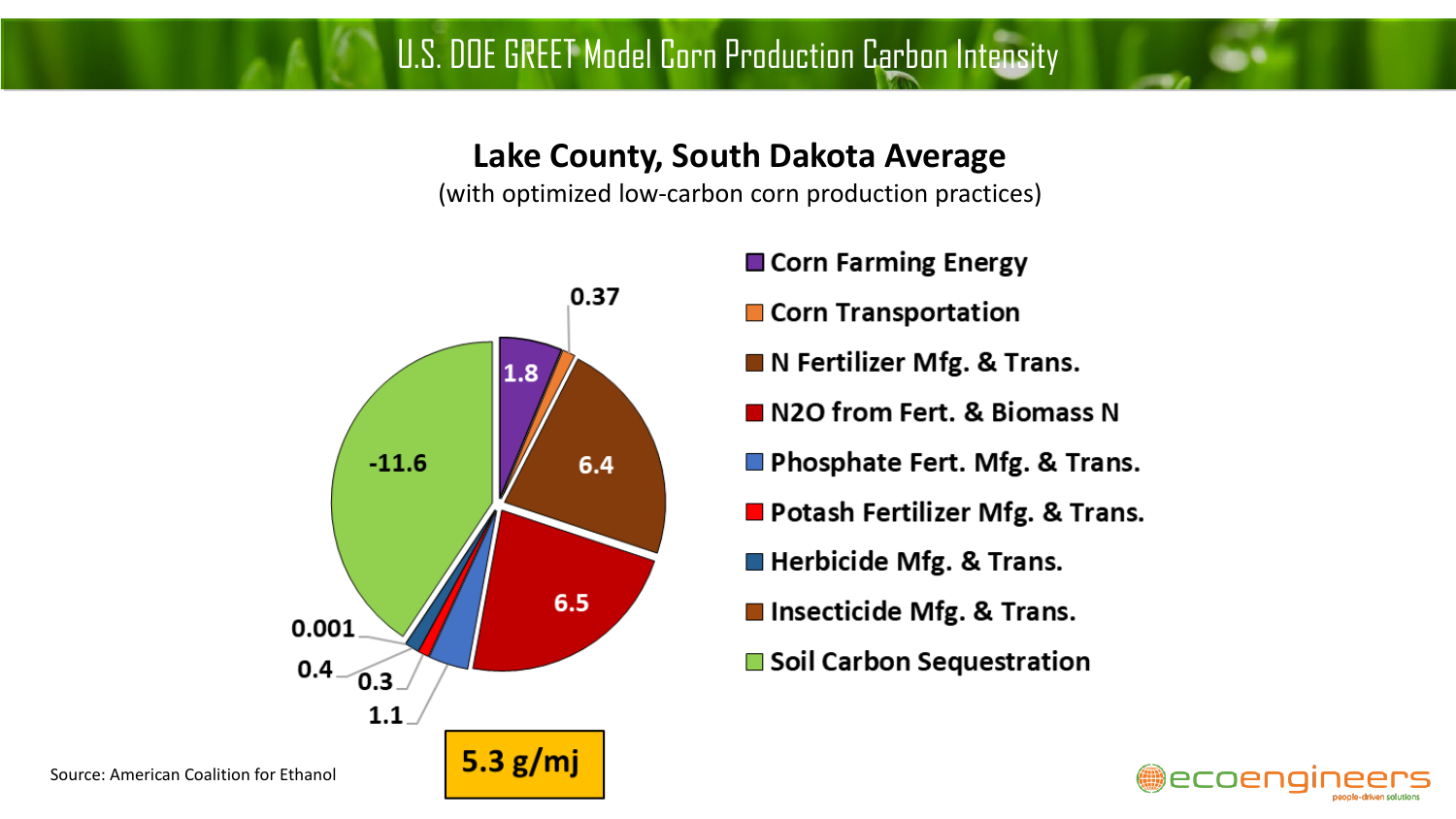

# Site-Specific Supply Chain Solutions

|                                                    | Site Specific | <b>GREET Default</b><br>(g CO2e/MJ) | <b>Ethanol Feedstock CI</b> | <b>Site Specific</b> | <b>GREET</b><br><b>Default</b> |
|----------------------------------------------------|---------------|-------------------------------------|-----------------------------|----------------------|--------------------------------|
| <b>Region-Specific</b><br><b>GHG includes SOC</b>  |               | <b>U.S. Midwest</b><br>Average      | w/o Soil Organic            |                      | (g CO2e/MJ)                    |
| <b>Yield</b><br><b>Bushel per acre</b>             |               | 178.4                               | Carbon (SOC)                |                      | 28.1                           |
| <b>Fertilizer</b><br>Nitrogen/<br>Phosphate/Potash |               | 158/75/60                           | <b>SOC</b>                  |                      | 0.8                            |
| <b>Tillage</b>                                     |               | Conventional                        | w/SOC                       |                      | 29.0                           |
| <b>Cover Crop</b>                                  |               | <b>None</b>                         |                             |                      |                                |

D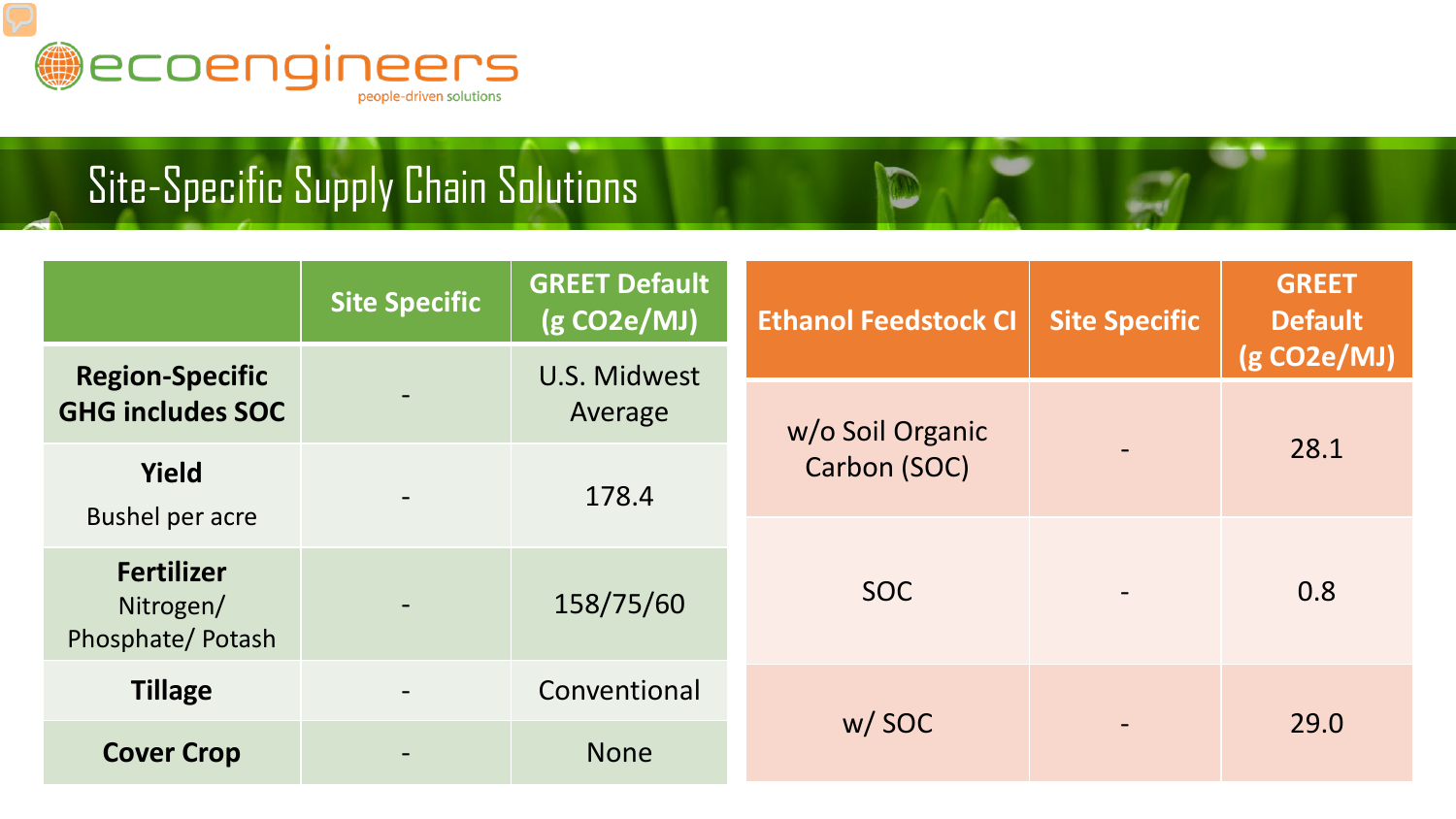

# Site-Specific Supply Chain Solutions

|                                         | <b>Site Specific</b> | <b>GREET Default</b>    | <b>Ethanol Feedstock CI</b>      | <b>Site Specific</b> | <b>GREET</b><br><b>Default</b>           |
|-----------------------------------------|----------------------|-------------------------|----------------------------------|----------------------|------------------------------------------|
| <b>Region-Specific</b>                  | Muscatine,           | U.S. Midwest<br>Average |                                  |                      | (g CO2e/MJ)                              |
| <b>GHG includes SOC</b>                 | <b>lowa</b>          |                         | w/o Soil Organic<br>Carbon (SOC) | 11.4                 | 28.1                                     |
| <b>Yield</b>                            |                      | 178.4<br>158/75/60      |                                  |                      |                                          |
| <b>Bushel per acre</b>                  | 220                  |                         |                                  |                      | $-28.4$                                  |
| <b>Fertilizer</b><br>Use 4 R's & Manure | 40/0/0               |                         | <b>SOC</b>                       | $-23.0$              | <b>SOC Using</b><br><b>CCLUB Default</b> |
|                                         |                      |                         |                                  |                      |                                          |
| <b>Tillage</b>                          | <b>No Till</b>       | Conventional            | w/SOC                            | $-11.6$              | $-0.2$                                   |
| <b>Cover Crop</b>                       | <b>Cereal Rye</b>    | <b>None</b>             | 16.7 CI w/o SOC or 40.6 w/ SOC   |                      |                                          |

D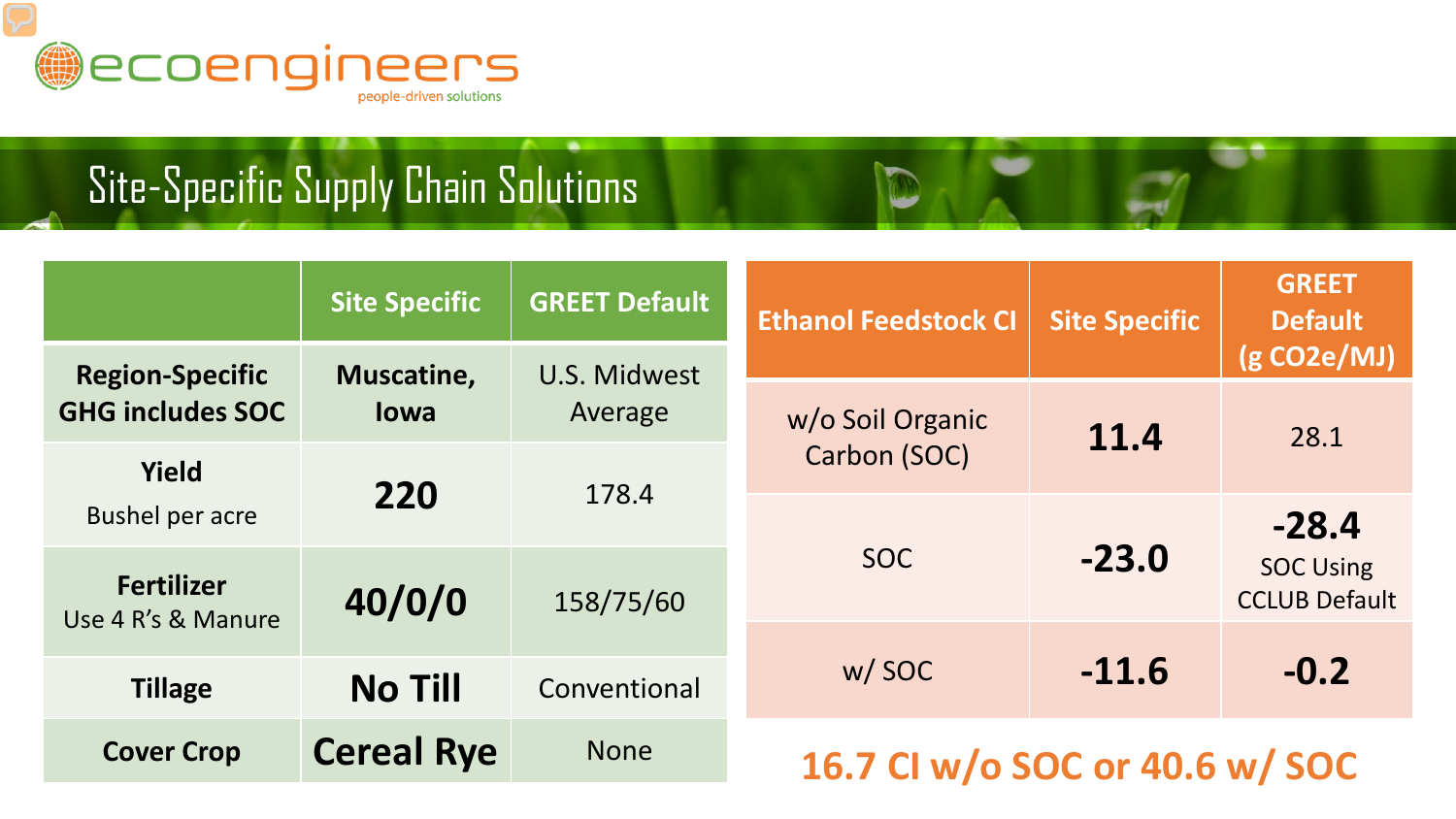

# Site-Specific Phase-In Plan

### **The future is now - Phase 1**

- **Let's move** forward with what we agree on now
- Models have emission factors at known values with buffer included

■ Areas of disagreement come in phase 2

| <b>Site-Specific Practice</b>               | Phase 1<br><b>Emissions</b> | <b>Phase 2</b><br><b>Sequestration</b> | <b>Total CI</b><br><b>Reduction</b> |
|---------------------------------------------|-----------------------------|----------------------------------------|-------------------------------------|
| Field / Farm-specific Yield                 | 4.7 less                    | $-0.1$ more                            | 4.6                                 |
| <b>Fertilizer Practice Change</b><br>(4R's) | 4.4 less                    | 0.0 less                               | 4.4                                 |
| <b>Fertilizer Form</b>                      | 7.0 less                    | 7.2 less                               | 14.2                                |
| <b>Tillage</b>                              | 0.3 less                    | 3.5 less                               | 3.8                                 |
| <b>Cover Crops</b>                          | 0.0 less                    | <b>13.6 less</b>                       | 13.6                                |
| <b>Total CI Reduced /</b><br>Phase          | <b>16.4 Pts</b>             | <b>24.2 Pts</b>                        | <b>40.6 Pts</b>                     |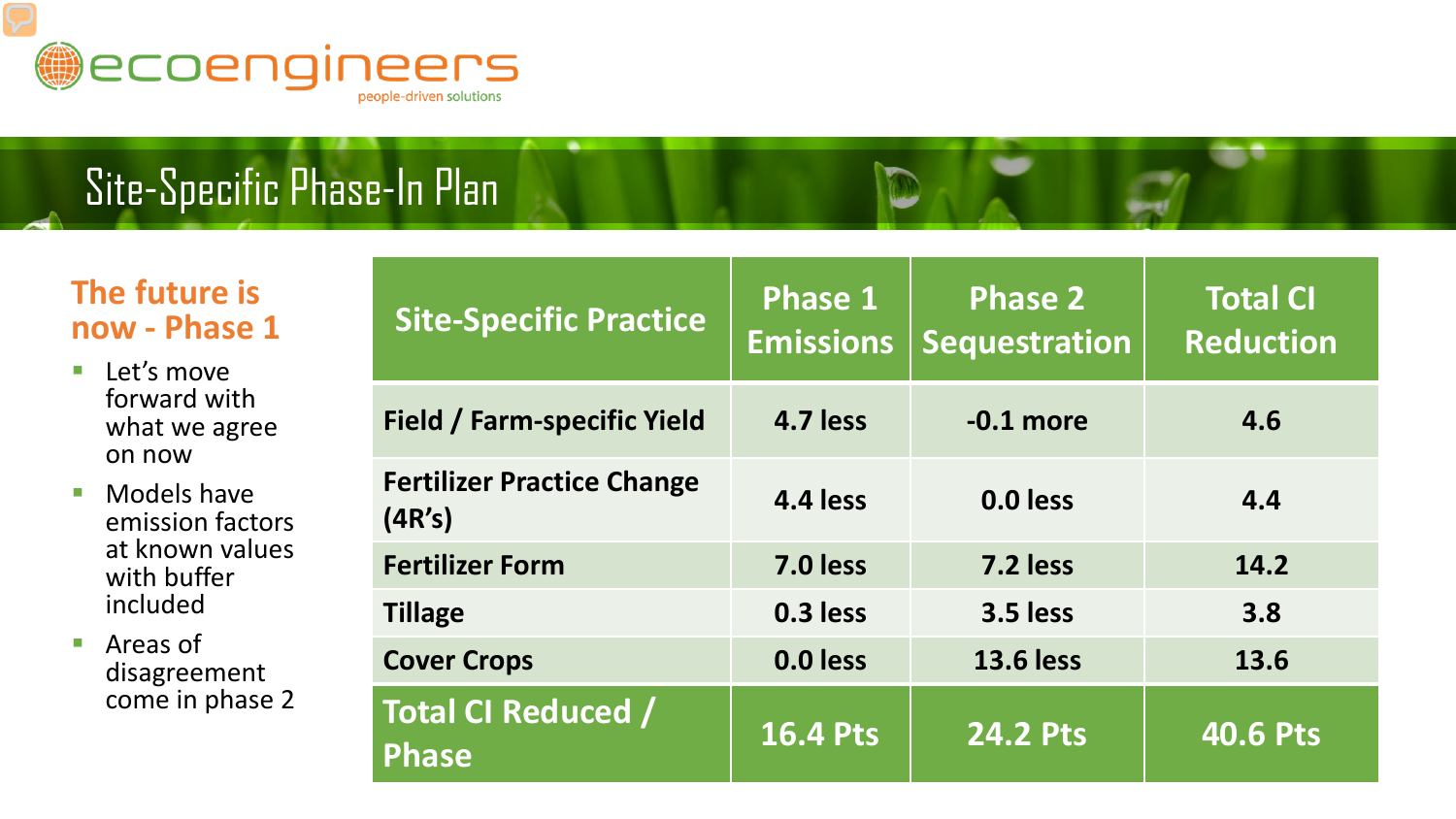

Monetization of 200 Bushel Corn per Acre

| <b>Emissions</b>                | <b>Soil Organic Carbon</b> |  |  |
|---------------------------------|----------------------------|--|--|
| $16.4$ gCO2e/MJ                 | $24.2$ gCO2e/MJ            |  |  |
| X \$0.01 per gallon             |                            |  |  |
| \$16.40 per gallon              | \$24.20 per gallon         |  |  |
| \$0.4838 per bushel             | \$0.7139 per bushel        |  |  |
| X 200 bushels per acre          |                            |  |  |
| \$96.76 per acre                | \$142.78 per acre          |  |  |
| <b>Total: \$239.54 per acre</b> |                            |  |  |

T